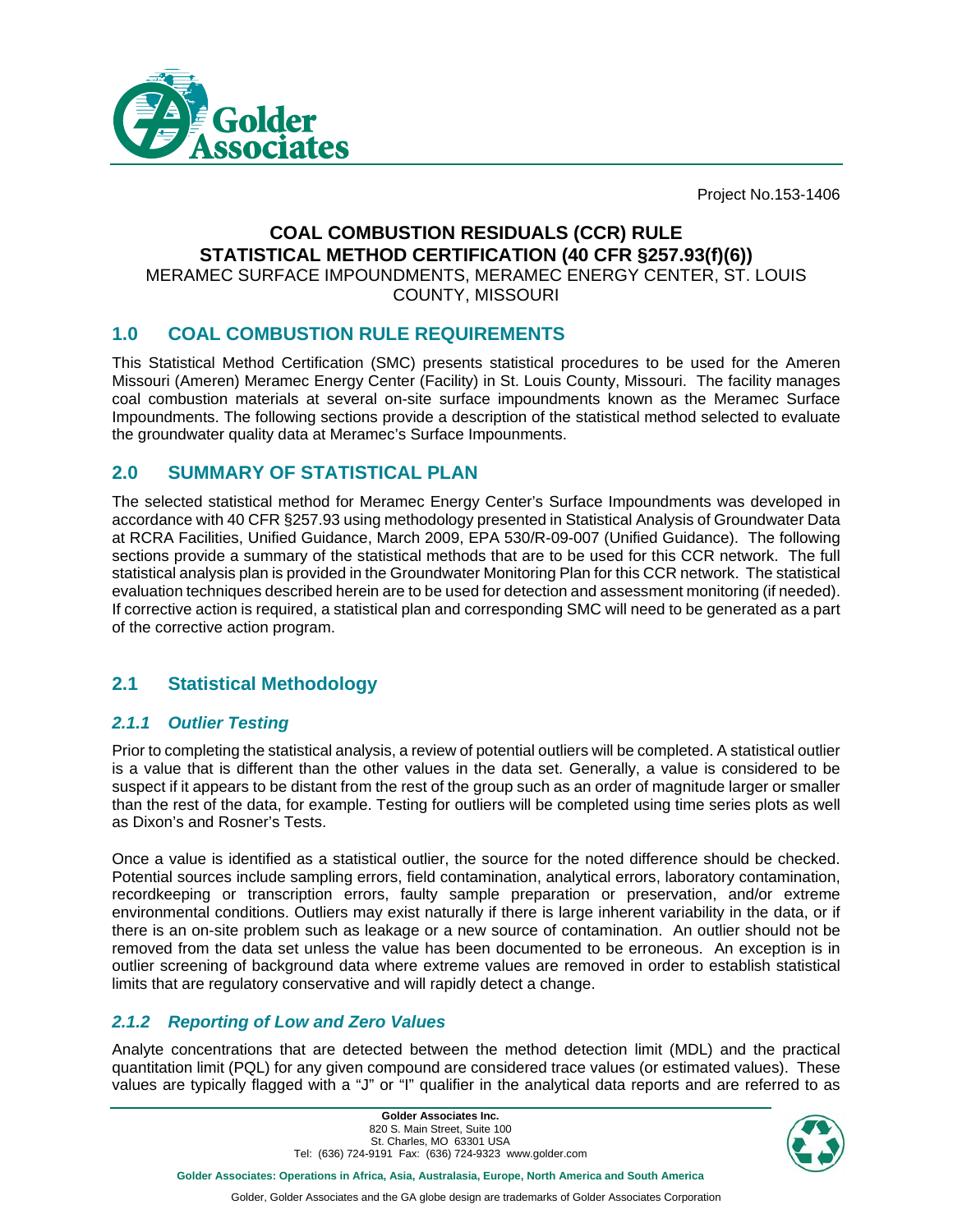"trace values". Trace values will be imported into the statistical database at the value reported by the laboratory and will be flagged as trace values, which will be used in the statistical calculations described in the following sections.

Non-Detect Values (ND) are concentrations that were not detected at a concentration above the MDL and are typically flagged with "U" or "ND" flags in the analytical data reports. For the purpose of the statistical procedures described in the following sections, ND values will be managed and utilized as follows:

- If <15% ND, substitute  $\frac{1}{2}$  the PQL;
- If between 15% to 50% ND, use the Kaplan-Meier or robust regression on ordered statistics to estimate the mean and standard deviation; or
- If >50% but less than 100% ND, use a non-parametric test.

If all concentrations for a particular analyte are detected below the PQL then the Double Quantification Rule will be used.

#### *2.1.3 Data Distribution*

Prior to completing statistical calculations to establish compliance limits, the data distribution will be tested to determine if the data is normally distributed, transform-normally distributed, or non-normally distributed. If the data are normally or transform-normally distributed, parametric testing methods will be used. If the data is non-normally distributed, non-parametric testing techniques will be used. Data distribution will be evaluated using the Shapiro-Wilk/Shapiro-Francia testing methods for this CCR Network.

#### *2.1.4 Detection Monitoring*

The prediction interval method will be used to evaluate the groundwater monitoring data for the Part 257 Appendix III parameters. An interwell testing approach will be utilized – meaning that data from downgradient wells will be compared to compliance limits based on background groundwater quality data from hydraulically upgradient locations. Using this approach, background data from the network of upgradient wells will be pooled to calculate an upper prediction limit (UPL) (and lower prediction limit (LPL) for pH) for each Appendix III parameter. Results from the final detection monitoring event at the downgradient monitoring wells will be evaluated by comparing individual results to the UPL (and LPL for pH) for each monitoring event. Based on this method, an "initial exceedance" occurs when the concentration of any Appendix III constituent in a downgradient well exceeds the UPL (or is lower than the LPL for pH).

If data from a downgradient well exceeds the UPL, a 1-of-2 resampling strategy will be used to verify the result. In 1-of-2 resampling, one independent resample will be collected and evaluated within 90 days of the initial statistical evaluation to determine whether the initial exceedance is verified. If the resample result does not verify the initial result, the initial exceedance is considered a spurious result and detection monitoring continues for that constituent/well combination. If the resample results confirms the initial exceedance, the verified result is considered a statistically significant increase (SSI). Unless an alternate source demonstration (ASD) can be provided to contradict the SSI, the next step will be to enter Assessment Monitoring, as described below.

#### *2.1.5 Assessment Monitoring*

If Assessment Monitoring is required, the statistical testing method used to evaluate the assessment groundwater monitoring data will be the confidence interval method. As in detection monitoring, an interwell approach will be utilized – meaning that data from downgradient wells will be compared to compliance limits based on background groundwater quality data from hydraulically upgradient locations. Using this approach, a CCR Network specific ground water protection standard (GWPS) will be calculated for each analyte for each Appendix IV constituent. The GWPS will be the maximum contaminant level (MCL) (if a

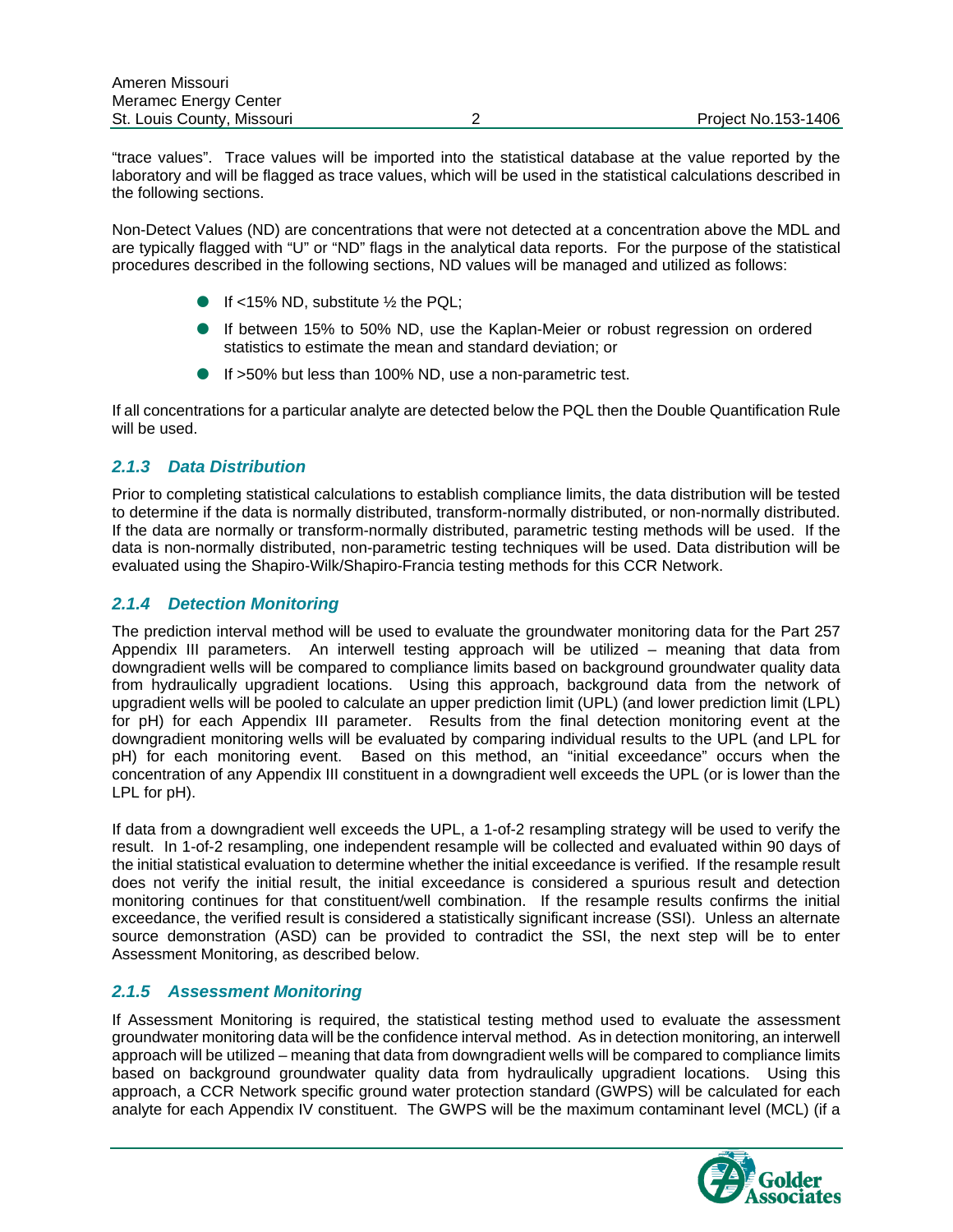MCL exists) or the background concentration for each analyte based on a tolerance/prediction limit procedure. Results from the downgradient monitoring wells will be evaluated by comparing the calculated lower confidence limit (LCL) with the GWPS for each analyte at each well. If the LCL exceeds the GWPS, there is statistical evidence of a statistically significant level (SSL), which will trigger additional response activities including a delineation of the nature and extent of the noted SSLs and potentially Corrective Action.